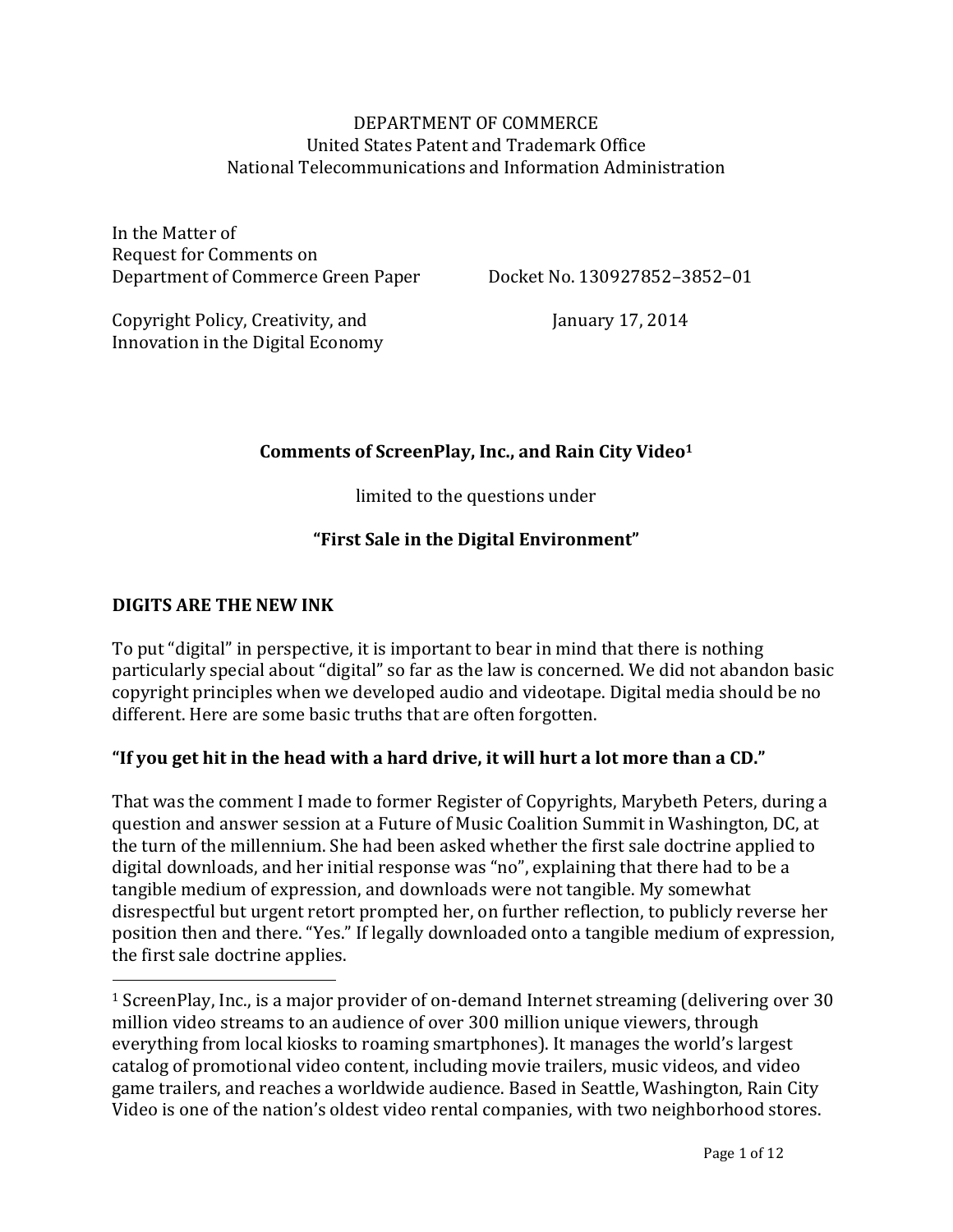It is common to hear a distinction being made between "digital copies" and "physical copies," forgetting that a movie on a DVD is 100% physical *and* digital. The first sale doctrine has always focused on the copy/copyright distinction rather than the technology used for making the copy. Section 202 of the Copyright Act (which was part of the original enactment or the statutory first sale doctrine in 1909) drove home the distinction between the ordinary ownership of "things" (such as paper, shampoo bottles, discs or hard drives) that might contain works of authorship and the intangible rights conferred with respect to those works. Even the popular term "file-sharing" missed the mark, because there are no "files" independent of the medium onto which they are reproduced. Those bits of data in the "files" may be digitally transmitted to reproduce the work onto another medium, they may be digitally transmitted so as to be performed, or they may be transported from one place to another as an integral part of the tangible medium on which they are embedded  $$ exactly like Robert Frost's "ink files on paper" (as contrasted with digital files on plastic) that could be reproduced onto other paper, read as part of a public performance, or delivered to someone else by transferring possession of the paper bearing the ink that reproduced the work onto it.

As we shift from ink on paper to bits on something else, we are left with more of a practical problem than a legal one - How do I exercise my right to lend, give away or sell the copy of Work No. 1 on my hard drive without also having to part with my hard drive containing Works No. 2 through 2,345,962? That is the real issue.

#### Digital copies exited long before digital delivery.

Recording "bits" onto a hard drive using the Internet is no different than recording bits onto Digital Audio Tape, a CD or a DVD using a cable connecting the master to the replicator in a factory. At the end of the day, there will be a "lawfully made copy or phonorecord" subject to the first sale doctrine, such that its owner enjoys the right to redistribute it. For many years before downloads, consumers were enjoying digital copies made in a factory and shipped to their homes through various distribution channels. Digital delivery merely puts the consumer into possession of a lawfully made copy by using the home replicator rather than the factory replicator.

As early as 2001, when Congress was grappling with the legal consequences of digital delivery, the Motion Picture Association of America made a similar analogy. Addressing the question of whether the delivery of content through e-commerce networks should be considered trade in goods or trade in services, MPAA's Vice President for Trade & Federal Affairs gave the following example:

If a consumer were to place a telephone order for a DVD of the film "Finding" Forrester" and have a copy of that DVD delivered to his house on a UPS truck, that is a "goods" transaction. Likewise, if the same consumer ordering a copy of the same DVD on his/her computer and had the same content delivered digitally and downloaded from his computer to a write-able DVD – that is still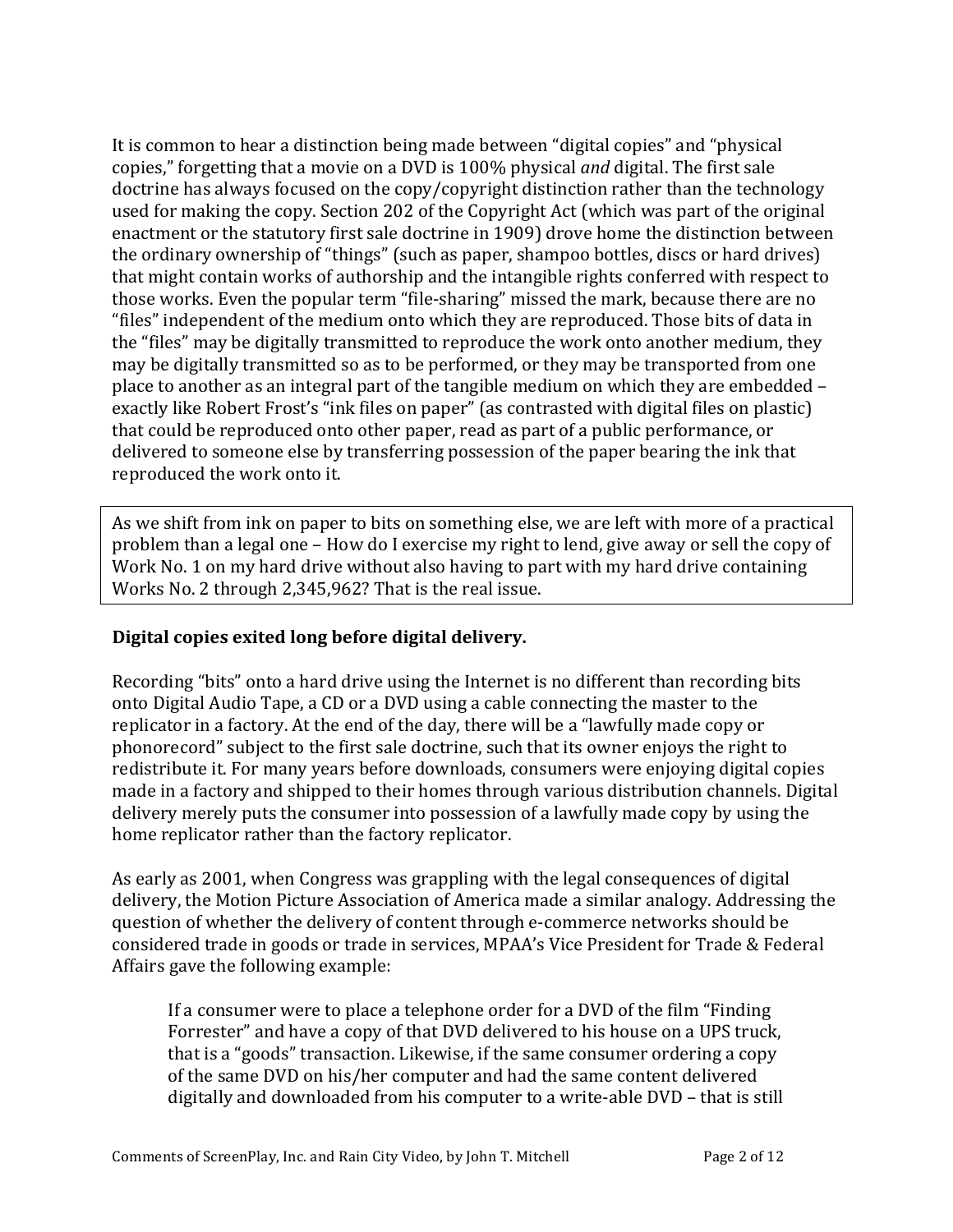a "goods" transaction. The only difference is that a digital network instead of a delivery van provided the transportation from the retailer to the consumer.

Testimony of Bonnie J.K. Richardson before the House Commerce Committee Subcommittee on Commerce, Trade and Consumer Protection, May 22, 2001, prepared statement at 12.

In Copyright Act terms, the UPS delivery involves reproduction onto a medium that has not yet been distributed, whereas digital delivery over the Internet involves reproduction onto a medium that has already been distributed to the person receiving the download.<sup>2</sup> The question to be addressed now is whether and how to facilitate the second and third distribution of that digitally delivered copy without the impractical extremes – having to distribute the entire hard drive or other storage medium, on the one hand, or opening up a free-for-all replication (or multiplication) of copies without the copyright holder's consent, on the other.

# **Digital copies are evolutionary, not revolutionary**

Legally speaking, digital copies are substantively evolutionary, not revolutionary. Recording "bits" on a hard drive, USB, or any other tangible medium is the legal equivalent of recording ink on paper, grooves in vinyl, chemical reactions on film, and magnetic impulses on "analog" cassette or 8-track tape. During most of the 160 or more years that the first sale doctrine has existed (over a century since its first codification in 1909), the tangible medium was easier to re-distribute than to replicate. That is, the easiest way to let someone read my copy of a popular book was to lend the book. It became the public policy that copyright owners should exercise no control at all over the copies they put into circulation.<sup>3</sup> But replication has now caught up with and surpassed distribution as the most efficient way of passing on the content of my copy to someone else. If we do not allow a comparable manifestation of the principles underlying the first sale doctrine evolve alongside the technological evolution, we risk losing the important benefits of the doctrine.

To illustrate, at the height of the Harry Potter craze, my entire family went to the bookstore to wait for the midnight release of the latest Harry Potter adventure. My daughter would be the first to read it. Exercising our rights under Section  $109(a)$ , she passed it on to my son, who wanted to read it before flying off to Spain for a semester abroad. My wife and I would

<sup>3</sup> Nearly one hundred years ago, the committee of the United States Congress that recommended codification of the judicially created first sale doctrine stated, "it would be most unwise to permit the copyright proprietor to exercise any control whatever over the article which is the subject of copyright after said proprietor has made the first sale." H.R. Rep. No. 2222 (1909).

 <sup>2</sup> See, e.g., United States v. Cohen, 946 F.2d 430, 434 (6th Cir. 1991) ("[C]opyright law does not forbid an individual from renting or selling a copy of a copyrighted work which was lawfully obtained *or lawfully manufactured by that individual*." (emphasis added)); United *States v. Sachs*, 801 F.2d 839, 842 (6th Cir. 1986).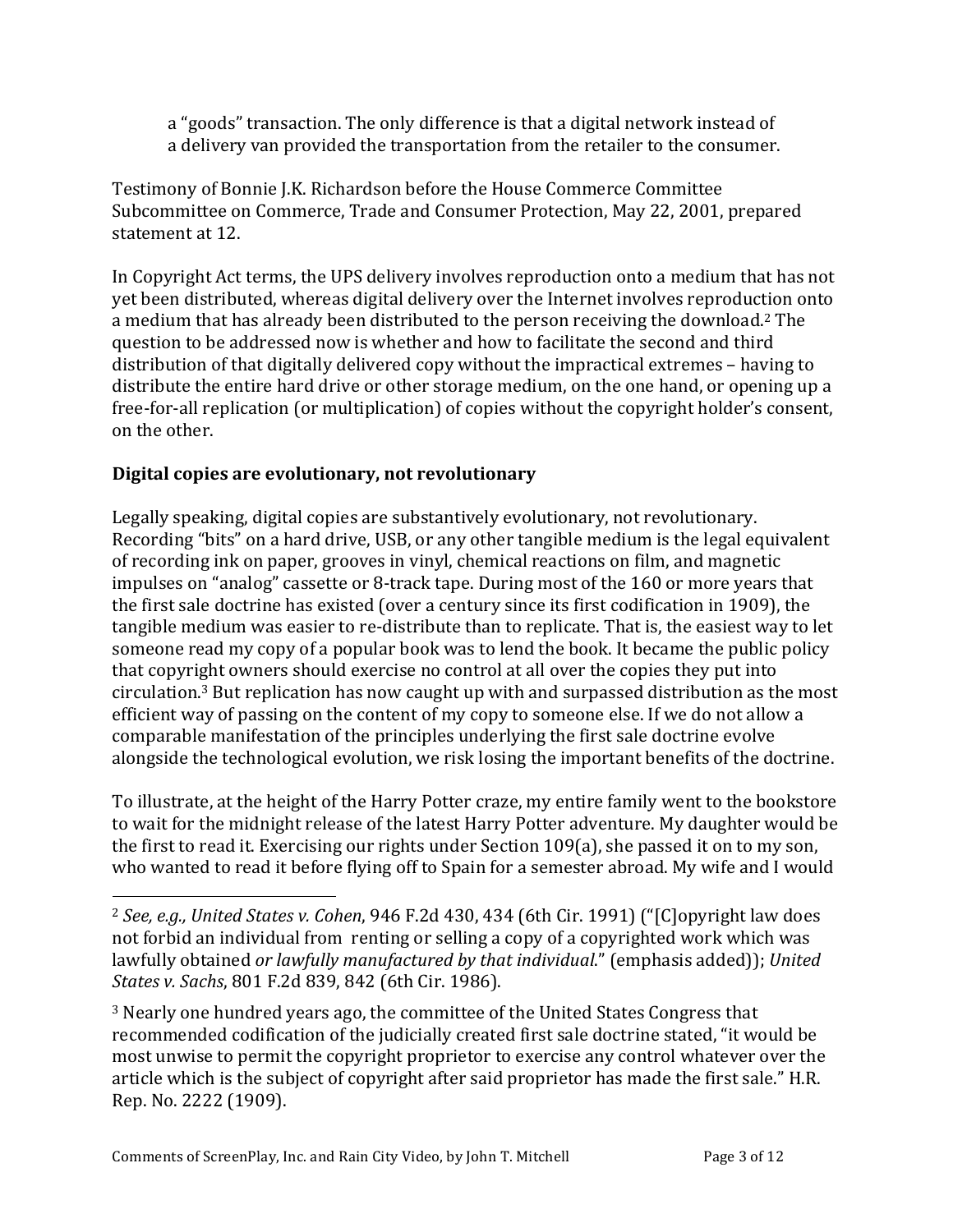wait our turns. Unfortunately, my son was still unfinished with one of Harry Potter's escapades, with about 20 pages remaining when it came time to board his flight. As my daughter (the fiercest defender of the series, who would collect them on her shelf) had fallen asleep, my wife and I made the parental decision to rip the last 20 pages out of the book and hand them to our son as he got ready to board, with instructions to mail them back to us as soon as he arrived in Spain. That way, we could begin reading the book before while our son finished it, even though we were thousands of miles apart. And, mailing back 20 pages would be much more efficient than mailing the entire hardback tome.

We infringed upon our daughter's right to trust her parents, but did not infringe upon J.K. Rowling's copyright. To the extent that the last 20 pages our son flew off with and the dismembered portion remaining in our possession each were, technically, "a copy of a work of authorship," there was actually no reproduction of the work into two copies. My wife and I remained in possession of an instance of the work remaining in the now thinner hardback copy, and our son flew off in possession of a partial copy of the same work. Only one reproduction was involved, but my wife and I could read part of it even as our son read a different part, miles away. We could not, however, read the same pages at the same time.

Today, our son flies off with an entire library of books on a Kindle. He can lend us the Kindle any time, but to allow us to read his eBooks he has to deprive himself of his whole library. When he recently flew off to Manila, there was no way for us to pull the Harry Potter stunt and rip out a few pages. But there should be. The only reason that we don't have the technology to do so in use today is that the law's growth has been stunted by those who wrongly assumed that the rules and underlying principles had to change when things went digital.

With those fundamentals in mind, we now address the specific questions under the heading, "First Sale in the Digital Environment."

# **THE ANSWERS**

## 7. What are the benefits of the first sale doctrine? And to what extent are those benefits *currently being experienced in the digital marketplace?*

The benefits of the first sale doctrine have come to be part of the fabric of our culture since back when Abraham Lincoln studied law using borrowed books.

a. Intermediaries are ready, willing and able to get the works out into the hands of people that the first seller may consider too marginal. Whether a distributor, such as a "one stop" who services smaller accounts that would overwhelm a major publisher, a retailer that concentrates on smaller markets that might fall below the threshold for major chains, a small, independent retailer willing to do business in less affluent neighborhoods, the used product merchant or the 99-cent video rentals from kiosks, it would be impossible for a publisher to directly reach the consumers in all of these markets.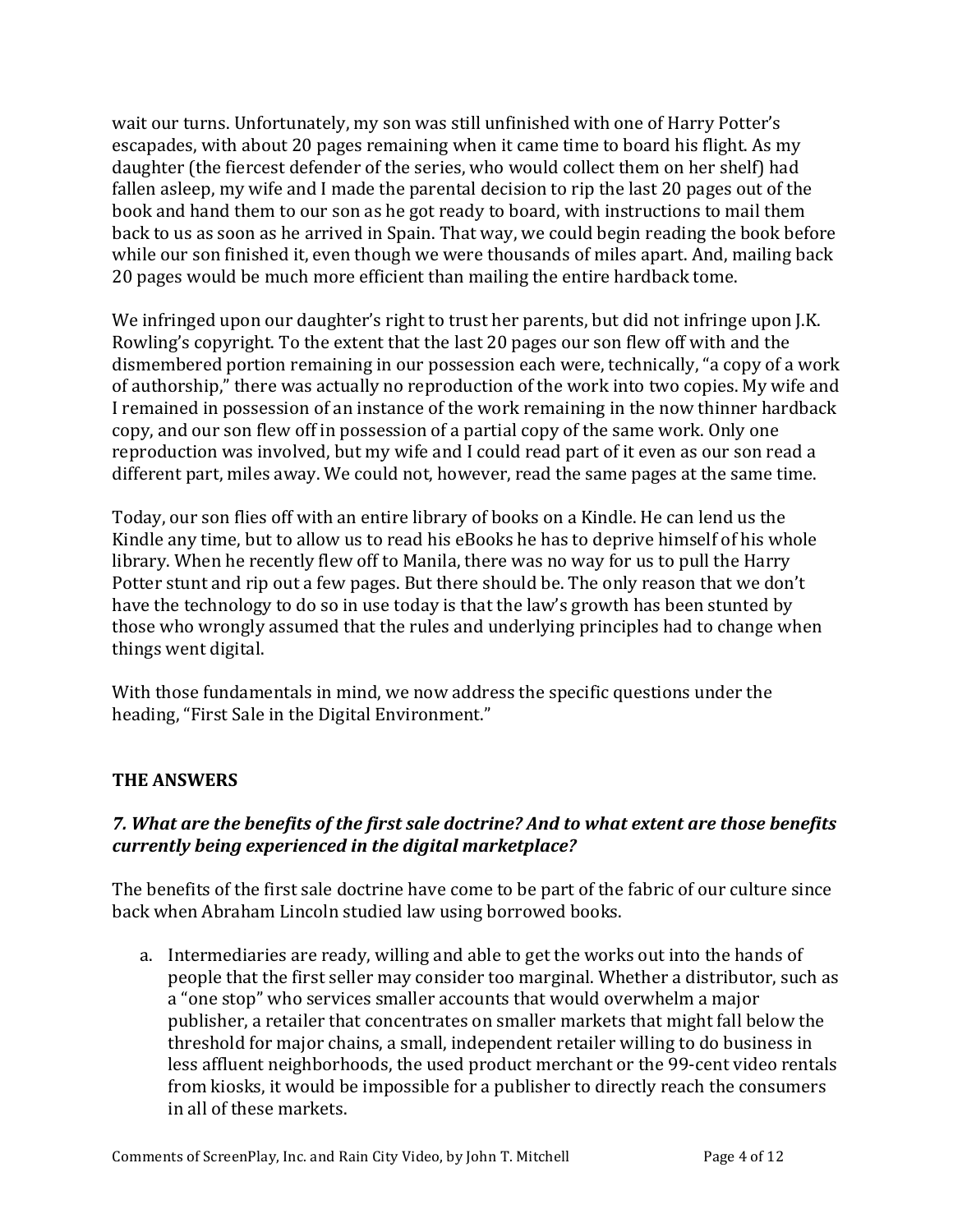- b. Distribution reaches beyond "first consumers" in the commercial marketing sense. The first sale doctrine advances the progress of art and science by reaching those unwilling or unable to pay the market price to own a new copy. Rental models, library lending, second-hand stores, and private sales through yard sales or online markets such as eBay and Craigslist, all enable the widespread dissemination intended by the Constitution's copyright clause. Plus, copies regularly wind their way from one person to another at no cost through gifts, lending and inheritance. First sale doctrine case law includes redistribution even as far as copies intended for the trash heap or retrieved from the recycling bin. It gives the copyright owner the right to charge what it wants for the copy it owns, but prohibits the copyright owner's subsequent control over whether someone else may come to own it or possess it.
- c. Market viability of original publication increases. The value of the original sale is greater because of its redistribution value. Consider how new car sellers trumpet the high resale value of their new cars. In the consumer's mind, the "resale" value need not be cash – the value in giving it to a relative, trading it in on a newer model, or donating it to charity in exchange for a good feeling or a tax deduction, all enhance the market value of the original. Absence of the first sale doctrine would be comparable to an automobile market where new cars could only be disposed of as scrap, or after successfully negotiating a transfer license from the manufacturer.
- d. Dissemination cannot be limited. Whether it was Bobbs-Merrill trying to keep the price of THE CASTAWAY above one dollar, or Mark Twain trying to artificially bolster the perceived value of his books, or the major college textbook publishers trying to charge the most the market will bear in different regions of the globe, the right of the owner of a non-infringing copy to redistribute it over the copyright owner's objection has provided an important safety valve against artificial scarcity that would limit access only to those with deepest pockets. Mark Twain learned that the first sale doctrine  $\alpha$  (along with the copy/copyright distinction) protected distributors who chose to breach price fixing agreements from liability for copyright infringement;<sup>4</sup> the Supreme Court held that Macy's was free to resell THE CASTAWAY for pennies on the dollar notwithstanding an end-user license agreement to the contrary;<sup>5</sup> the Supreme Court held that copyright owners could not escape the first sale doctrine's limitation on their copyrights by making the copies abroad;<sup>6</sup> and ordinary merchants remained free to buy from the "exclusive" retailer and put the product on their own shelves.<sup>7</sup> Without a first sale doctrine, however, we would

 <sup>4</sup> *Clemens v. Estes*, 22 F. 899 (C.C.D. Mass. 1885).

<sup>5</sup> *Bobbs-Merrill Co. v. Straus*, 210 U.S. 339 (1908). 

<sup>&</sup>lt;sup>6</sup> Kirtsaeng v. John Wiley & Sons, Inc., 568 US \_, 133 S. Ct. 1351(2013).

<sup>&</sup>lt;sup>7</sup> Back in 1993, Orion Pictures provided McDonald's with an exclusive video title, and reportedly "attempted to prevent McDonald's from selling tapes to retailers after reports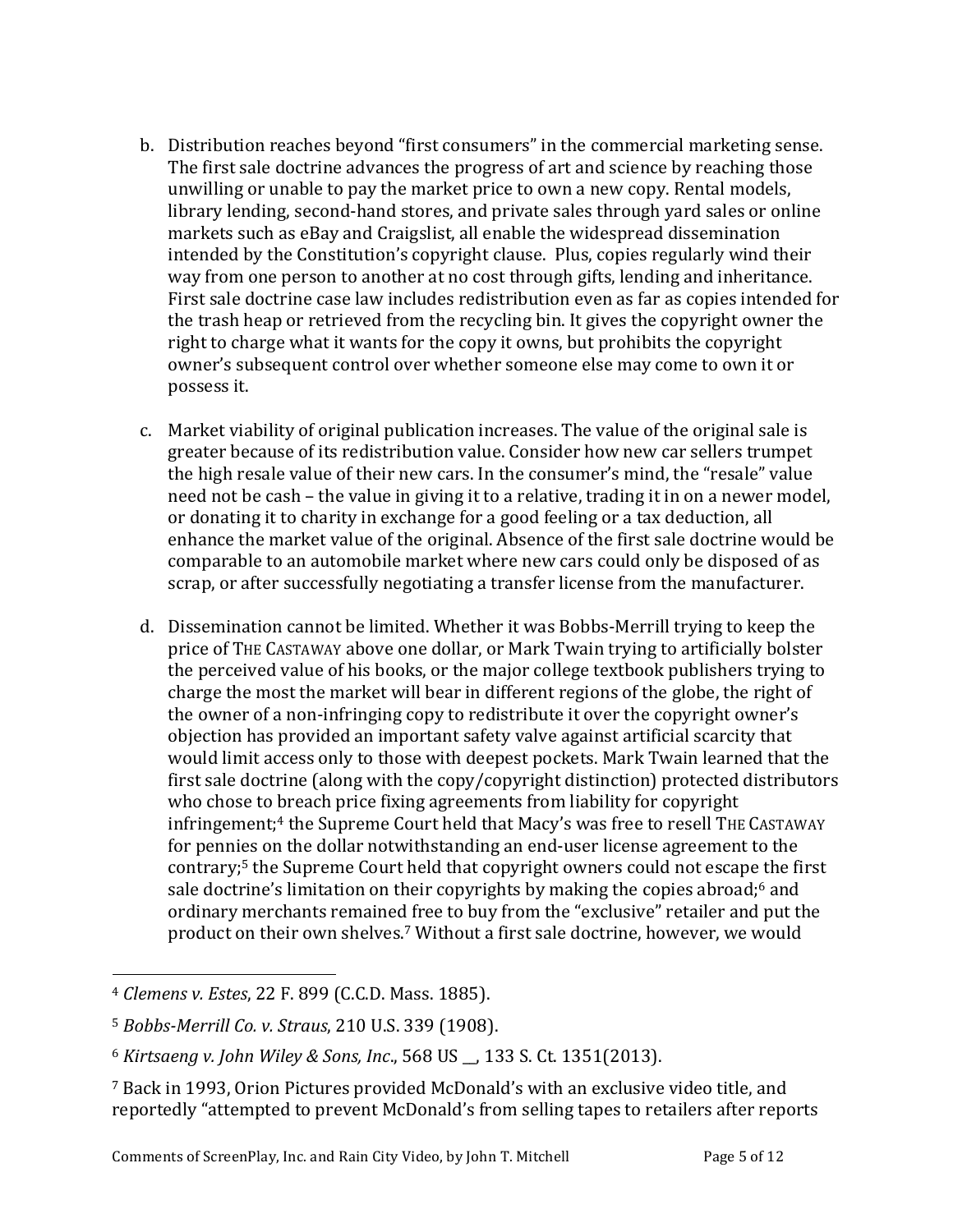have a legal landscape in which Abraham Lincoln's lender would have needed a license from the copyright holder before letting him borrow books, an executor of an estate would need to search out the copyright owners for permission before transferring property by inheritance, the birthday gift shopper would need to be sure the copy came with a re-distribution authorization, and a donation of books to the after-school program for underprivileged students would be limited to those books for which permission to donate had been obtained.

The digital marketplace should be no different in that regard, as the most attractive target consumer is the heavy spender with the financial means to purchase downloads at whatever "optimal" price the market will bear. But once a movie has been watched or a book has been read, it just takes up space on the hard drive. The owner of the hard drive is not likely to part with it so that someone else can enjoy the copy of the work if, to do so, means parting with the entire smartphone, laptop or personal computer containing the hard drive. It is perfectly lawful to do so, but it comes with a tremendous practical barrier the equivalent of Abraham Lincoln having to cart away the book owner's entire library collection just to read one book.

If the individual copies sharing a single tangible medium of expression could be transferred to a different tangible medium, freeing up space while making the work available to someone else, who is perhaps only able to afford the secondary market price, it would be a good thing.

## **8.** To what extent does the online market today provide opportunities to engage in *actions made possible by the first sale doctrine in the analog world, such as sharing favorite books with friends, or enabling the availability of less-than-full-price versions to students?*

There is a big failure in the market because, currently, all of the comparable activities fall into a "licensing" scheme controlled by the copyright holder, and only the fortunate licensees or the unlicensed infringers can compete. Even informally, the demand tends to be met by infringing reproductions due to lack of any useful lawful alternative. (In music, this informal "non-commercial" reproduction is immune from lawsuit, 17 U.S.C. 1008.)

For example, what we refer to in digital delivery as a "rental" is really an aberration  $-$  the single copy equivalent of a self-destructing copy. The copy is rendered inaccessible after a period of time. But with the right to "transfer" the accessible digital file from one medium

 

surfaced that Trans World Music, Musicland and other retailers had purchased them at fast-food chain [sic] for resale in their stores." VIDEO WEEK (April 5, 1993), p. 4. There is no indication that Orion's efforts met with any degree of success; nor could they, since any given McDonald's customer buying a sandwich with a premium could happen to be a video store employee doing the boss a favor. Indeed, any customer is free to resell their tapes, whether to video stores or to each other.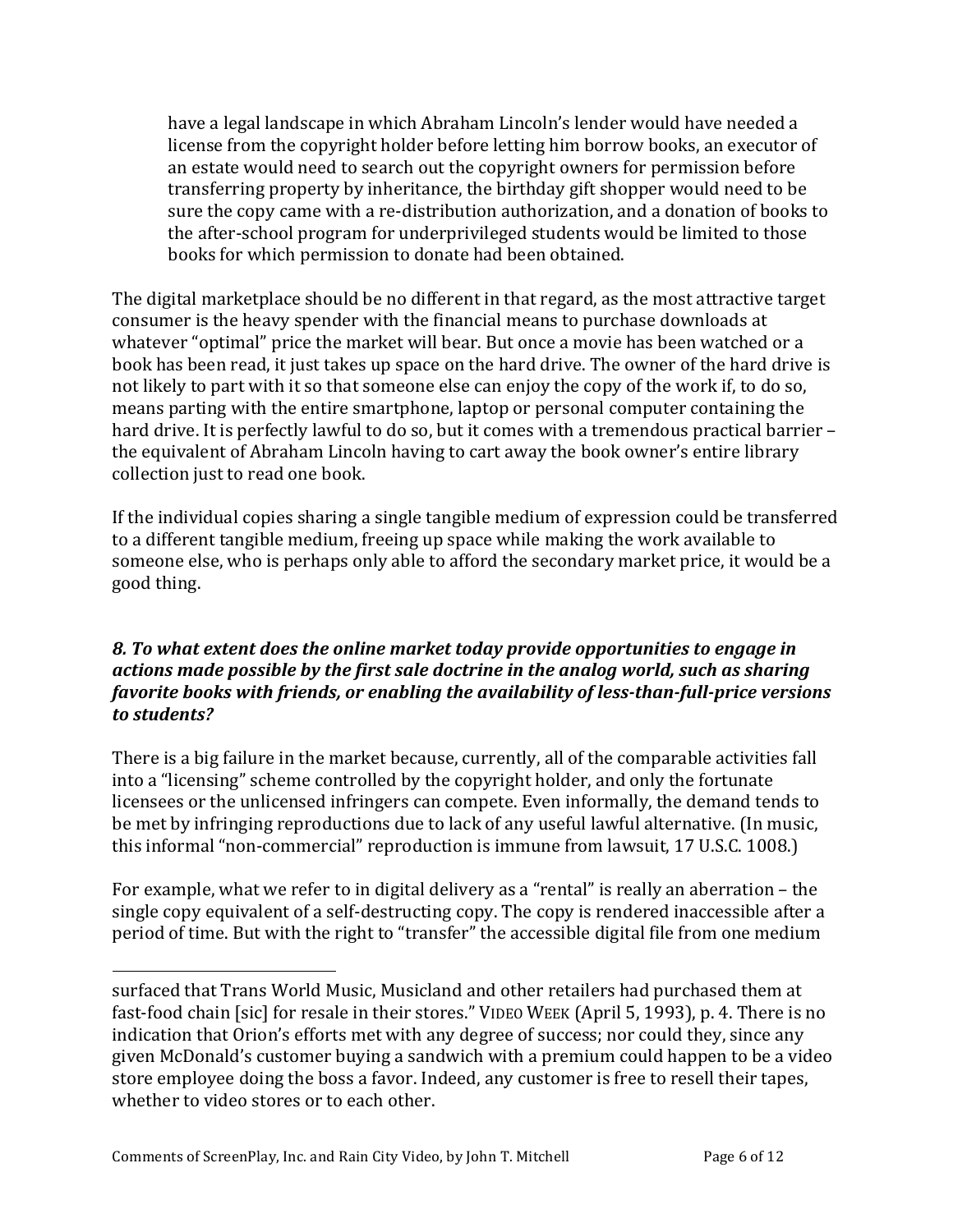to another, the works would be made available to more people. Whether this is in an informal market (where an individual can transfer access to a file to someone else), or in a commercial environment (where libraries, video services or bookstores could allow customers to have access to the work, one at a time), it will tend to spur the development of more business models at more price points and make the works more widely available if the owner of the copy is free to split it off to a different tangible medium without needing authorization from the copyright owner.

Permission-based market substitutes are clumsy, at best. Denial of permission from just one major publisher in the licensee's market can doom a new enterprise before it gets off the ground. Permission may be revoked on a whim. A copyright holder that believes one revenue channel is more profitable might restrict other channels from competing with it. In the home video industry, for example, it is no secret that some studios have attempted to shift consumers to a sales model rather than a rental model, but thanks to the first sale doctrine, the public benefits when low cost rentals and used product delivery channels compete with "new" sales. In fact, back in the 1980's, when there was an effort to exclude videocassette movies from the first sale doctrine, Jack Valenti suggested that the price of a "licensed" one-night rental should be about the same as that of a movie theater ticket. Fortunately, for the millions of Americans who can't afford many one-night rentals at \$10-\$12 per night, Congress saw fit to keep the first sale doctrine unscathed. In the music industry, in contrast, Congress gave the copyright owners the exclusive right to authorize rentals, and we have yet to see a single retailer licensed to rent CDs.

## 9. If the market does not currently provide such opportunities, will it do so in the near *future?* If not, are there alternative means to incorporate the benefits of the first sale *doctrine in the digital marketplace?* How would adoption of those alternatives impact *the markets for copyrighted works?*

There is no indication that the market is moving in the direction of offering a digitaldelivery counterpart to the analog first sale doctrine benefits. The reason is simple: The first sale doctrine eliminates the permission-based bottleneck. At best, needing permission creates friction in the market that requires many hours of negotiations and lawyer fees to sort out. At worst, it gives major publishers power to simply veto a new enterprise or business model they don't like. If, for example, just one of the major movie studios had denied Rain City Video the right to rent any of that studio's movies, Rain City Video would have gone out of business years ago. Fortunately, video rental stores are free to buy any movies they wish, from any source the wish, and sell them or rent them to whomever they wish, and at whatever prices they wish, without needing to ask permission. The Copyright Act gives them all the permission they need.

But there are ways to foster the first-sale doctrine equivalent in the digital delivery environment by removing the need for authorization from the copyright holder while still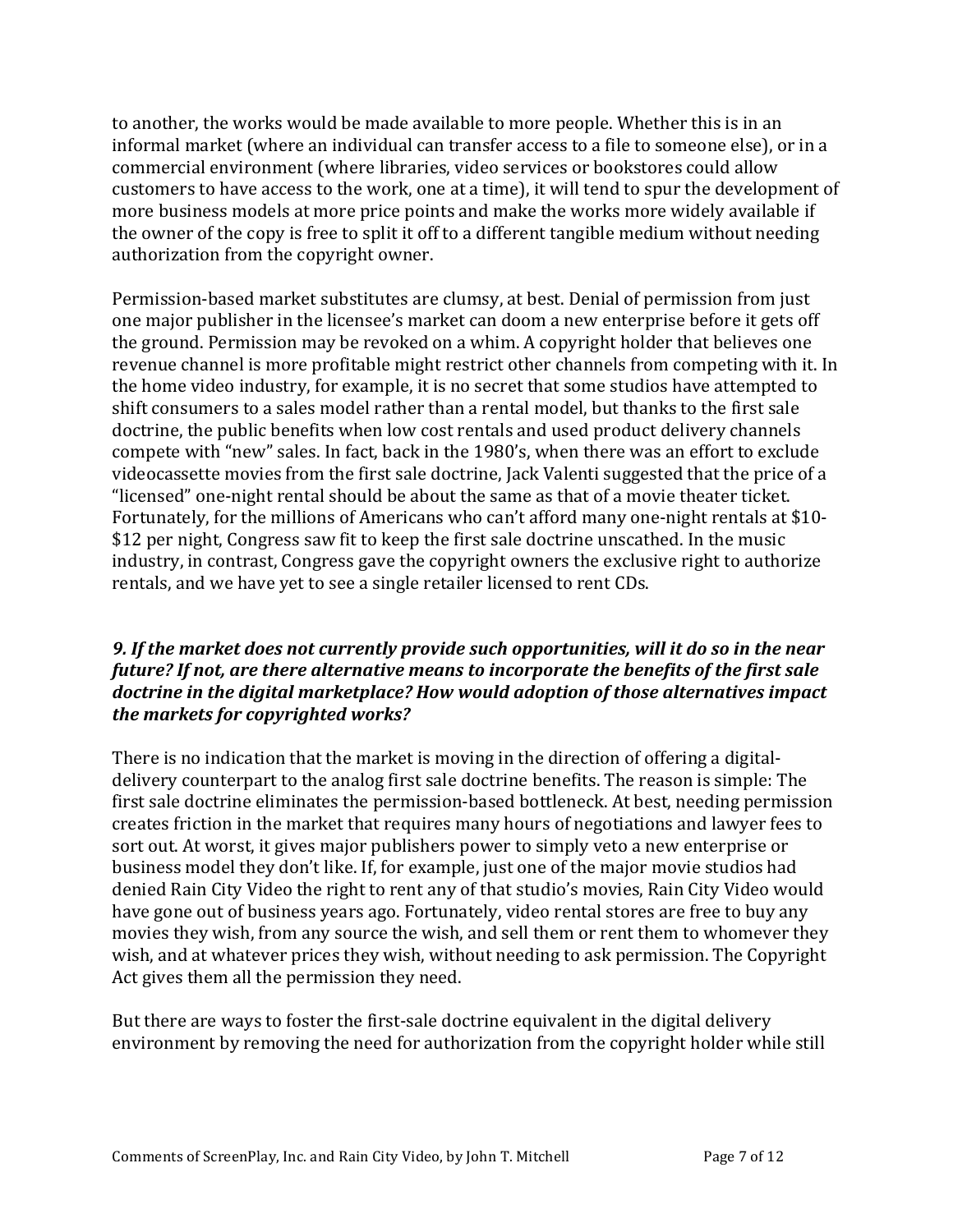ensuring that the distribution right does not undermine the reproduction right.<sup>8</sup> For many years, now, the basic "forward-and-delete" technology has been available.<sup>9</sup> And, copyright law itself contemplates that the only copy that counts is one that is accessible.  $(17 \text{ U.S.C.} \text{S})$ 101: "A work is 'fixed' in a tangible medium of expression when its embodiment in a copy or phonorecord, by or under the authority of the author, is sufficiently permanent or stable to permit it to be perceived, reproduced, or otherwise communicated for a period of more than transitory duration.") That is, it does not really matter if ten people have the file on their hard drive if only one of them at a time has access in a manner where it can be "perceived, reproduced, or otherwise communicated."

Adoption of a lawful means, independent of copyright owner control, to transfer one-at-atime access to a reproduction resulting in a lawfully made copy residing on any medium  $$ including hard drives and other mass storage devices – would tend to foster development of new technologies to make access more affordable, more effectively, to more people. And, just as the value of a new car is enhanced by the resale value, the fact that the owner of a copy in a hard drive can make it available to someone else when done with it, will enhance the perceived value of the download to begin with. In the analog counterpart, during the early days of video rental, the rented tapes typically cost over \$75 to buy. But the profit from selling to those who invested in the business of renting was so great that it stimulated the creation of movies that would never have been considered affordable had they had to rely on theatrical and television licensing only. "Direct to video" movies were born - titles where investors did not need to rely on the box office to guarantee a profit. The most

<sup>9</sup> During the 105<sup>th</sup> Congress, in 1997, Rep. Boucher introduced the "Digital Era Copyright Enhancement Act," H.R. 3048, that would have authorized use of such technology:

SEC. 4. FIRST SALE.

 

Section 109 of title 17, United States Code, is amended by adding the following new subsection at the end thereof:  $\lq$ (f) The authorization for use set forth in subsection (a) applies where the owner of a particular copy or phonorecord in a digital format lawfully made under this title, or any person authorized by such owner, performs, displays or distributes the work by means of transmission to a single recipient, if that person erases or destroys his or her copy or phonorecord at substantially the same time. The reproduction of the work, to the extent necessary for such performance, display, distribution, is not an infringement."

The primary criticism was not of the concept, but that it depended on trust that the deletion took place concurrently. Modern technology has sufficiently developed over the ensuing 17 years to remedy that flaw, replacing trust with secure automation.

 $8$  The only reason that an exclusive right of distribution was created was to protect the reproduction right. Without a distribution right, persons hawking infringing copies would be immune from prosecution so long as they were not responsible for the reproduction. The distribution right was intended to perfect and protect reproduction right, not to allow perpetual control over the disposition of non-infringing copies owned by others.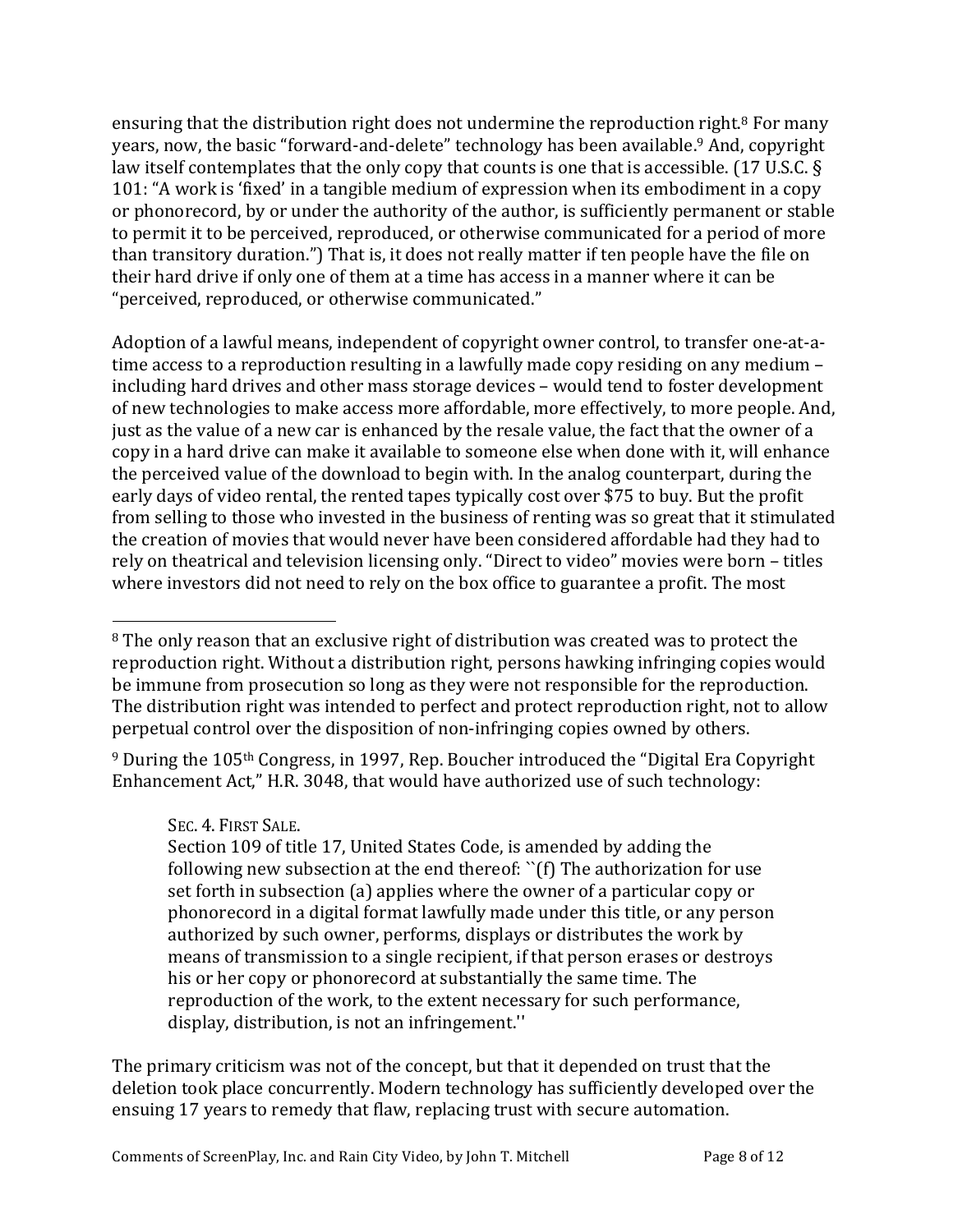important element of the success of the home video market, however, was that these new distribution channels and business models were invented and developed by entrepreneurs who did not need the copyright owner's consent. In fact, they did in the face of fierce opposition.

## **10.** Are there any changes in technological capabilities since the Copyright Office's 2001 conclusions that should be considered? If so, what are they? For example, could some technologies ensure that the original copy of a work no longer exists after it has *been redistributed?*

The technological *capability* to allow multiple files to exist while limiting access to only one instance at a time has existed for quite a long time. Although "copy and delete" and "forward and delete" technology has been around for decades, $10$  and could be made as secure as current industry copy protection standards, investors in such technology would first have to weigh the legal expense of weathering a bruising legal battle to prove that their legal theory was correct. The technical ability to maintain a "single instance" of a copy, even as many other inaccessible files with the same bits remain inaccessible, is not rocket science. We have, today, the ability to roll out a model in which I cannot read my copy of the eBook or watch my copy of the downloaded movie while it is out "on loan" to someone else. Given the legal uncertainty, however, it is hard for any technology company to invest in perfecting a secure means of making only a single accessible instance available. The only

As part of the Secure Digital Music Initiative (or "SDMI") led by the major record companies, efforts were made to obtain agreement from hardware and software manufacturers to create a "secure" digital environment operating under certain rules. Before failing, the organization issued specifications for portable devices that included concepts of "Move" (content "copied to its destination, and the original is made permanently unusable"), "Check-Out" ("the ability to render SDMI Protected Cont for Local Use is copied via the LCM [Licensed Compliant Module] to a single other location  $\dots$ and the number of permitted copies decremented by one"), and "Check-In" ("the ability to render SDMI Protected Content for Local Use is restored via the LCM to its original location  $\dots$  and the number of allowed copies is incremented by one. The Checked-Out copy shall then be rendered unusable.") *SDMI Portable Device Specification, Part 1, Version 1.0*, July 8, 1999, available at

http://www.sdmi.org/download/port\_device\_spec\_part1.pdf.

 

<sup>&</sup>lt;sup>10</sup> *See*, DMCA Section 104 Report, A Report of the Register of Copyrights Pursuant to §104 of the Digital Millennium Copyright Act, U.S. Copyright Office, August 2001, at 48; John T. Mitchell, DRM: The Good, The Bad, And The Ugly, June 2004, at 44, n.68 (available at http://www.ftc.gov/sites/default/files/documents/public\_comments/ftc-town-halladdress-digital-rights-management-technologies-event-takes-place-wednesday-march-25/539814-00747.pdf):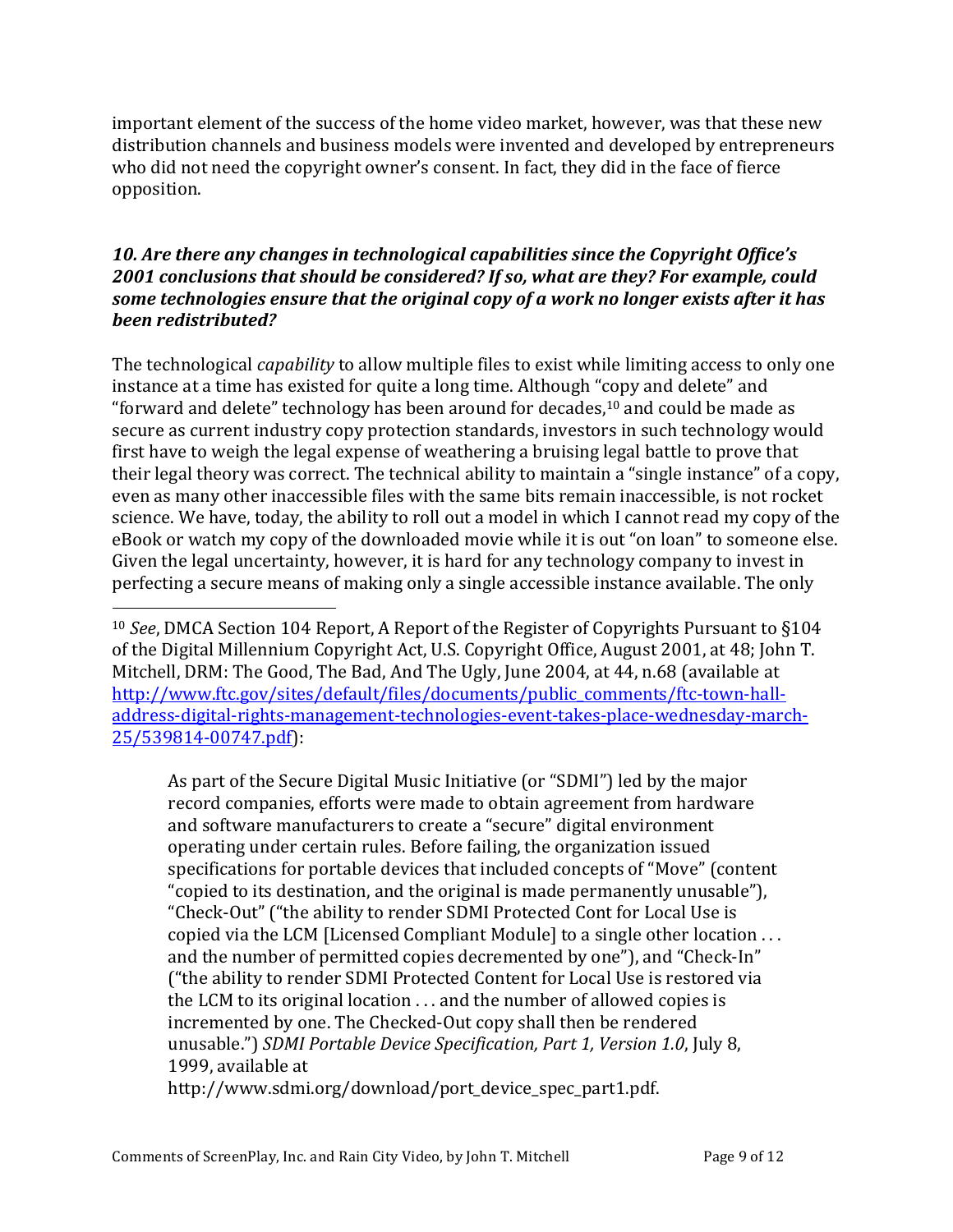certainty is a lawsuit. But if the law is clarified to allow it, and perhaps even includes a means of obtaining independent certification of a reasonable level of robustness, it should stimulate bringing this particular model to market. Making cheap second-hand access available will, in the same manner, reduce the demand for illegal copies.

## **11.** To what extent are there particular market segments or categories of users that *may warrant particularized legal treatment?*

The market will tend to sort itself out. Just like with bookstores, record stores, or video stores, one sees high-end stores in high-end neighborhoods, and simpler no-frills stores in lower income neighborhoods. We can expect those supplying the demand commercially to make strategic choices as to which markets they will target. A significant segment of the market still borrows music CDs from the public library even as others purchase downloads. The beauty of the first sale doctrine in the analog world is that no permission is needed for a merchant to take on any market, including consumers considered too marginal for national brands to concern themselves with.

The first sale doctrine was amended to limit rentals of sound recordings when it was thought that the only reason to rent a record album was to copy it onto a cassette tape and return it. When computer software rentals were limited, however, Congress took care to exclude from the limitations those copies that could not generally be reproduced in ordinary use. Thus, a floppy disc with the latest version of WordStar word processing software could not be rented, but a Nintendo video game cartridge could. So could an automobile with computer software managing its engine's performance. Fundamentally, though, the single common denominator is that there should be a means for the owner of a lawfully made copy to voluntarily part with ownership or possession by transferring ownership or possession to someone else, but without the need to either seek permission or to part with ownership of the entire storage medium comprising copies of other works.

## *12. How will the Supreme Court's decision in Kirtsaeng v. John Wiley & Sons, Inc., 133 S.Ct.* 1351 (2013), impact the ability of right holders to offer their works at different prices and different times in different online markets? How will any such changes *impact the availability of and access to creative content in the United States and elsewhere?*

We expect this to be a net benefit. So long as international price discrimination is kept within reason, there will be little profit in arbitrage. The textbook publishing business is unique, in that the consumer does not make the decision as to which textbook to purchase. College students were captive to the price set for the textbook chosen by the professor. The GAO published a study exploring the dysfunction in the college textbook market, due largely to tactics used by publishers to interfere with the first sale doctrine's normal effect, coupled with ordinary price competition, of preventing supra-competitive prices from increasing faster than inflation.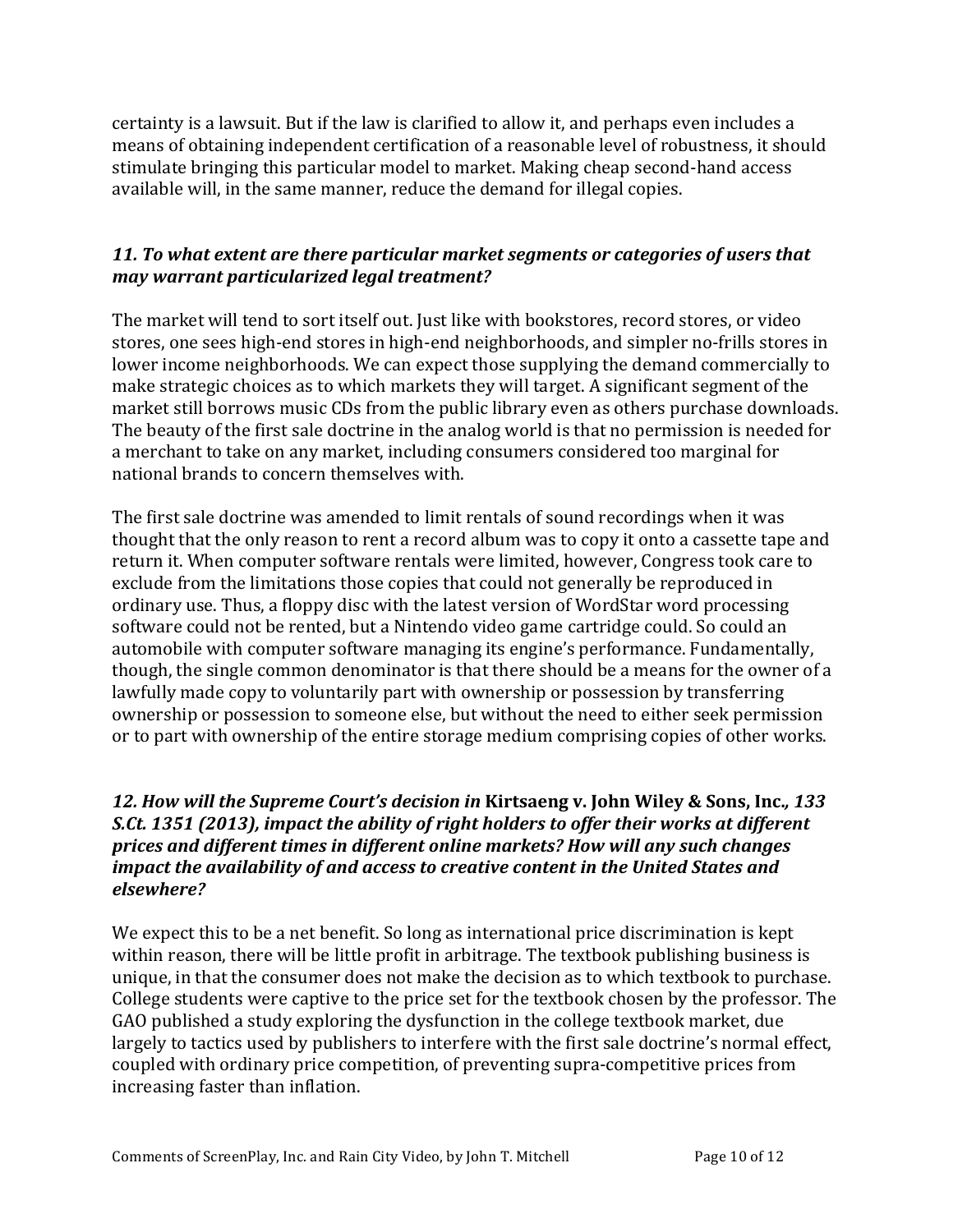If there is ever a legitimate basis for treating foreign markets differently, online merchants already have the capacity to tell where their customer is located, and charge for products in the local currency, block sales to a certain territory, or provide discounted prices in another. When the price discrimination or availability is so great as to prompt consumers to work around the price or availability barriers, the market itself will tend to self-correct.

But without the equivalent of a "digital delivery" counterpart to the first sale doctrine, we can expect that as publisher revenues move more heavily to digital delivery models the public will lose the counterbalancing benefits of the first sale doctrine.

## **CONCLUSION**

A true digital delivery counterpart to physical redistribution cannot be accomplished without "reproduction" in the purely technical sense, but *can* be accomplished without "reproduction into copies and phonorecords," in the Copyright Act  $\S 101$  sense, if the resulting files are not capable of being "perceived, reproduced, or otherwise communicated for a period of more than transitory duration." Where there is a multiplication of instances in which the file can take up space on a hard drive yet only one that can be "perceived, reproduced, or otherwise communicated for a period of more than transitory duration," there is, for all practical purposes, only one copy. The problem is that, although I and doubtless other attorneys are prepared to argue that this logic supports a finding of noninfringement for legal purposes, the soundness of the theory has yet to be tested in a pure digital delivery environment. That is, I would have to warn my client that a judge may not agree with me.

But it is already the case that we have the capability to effectively "move" a copy made as a digital file on a tangible medium from one material object to another in a way that does not infringe the copyright, if existing case precedent it followed. Although cases are rare in the "analog world," courts in the United States and in Canada have substantively held that the transfer of a work from one medium to another using a technology that leaves only one copy at the end of the process is not a "reproduction" at all. In the U.S., lifting an image from one backing to place it on another is not a reproduction. *C.M. Paula Co. v. Logan*, 355 F. Supp. 189, 190 (N.D. Tex. 1973) (use of acrylic resin "as a transfer medium to strip the printed indicia from the original surface on which it is printed, whereupon the image carrying film is applied to another article"). Presented with similar facts, the Supreme Court of Canada reached the same conclusion in *Théberge v. Galerie d'Art du Petit Champlain, Inc.,* [2002] 2 S.C.R 336, with a well-reasoned explanation that, in the absence of *multiplication* of copies, there is no infringement of the reproduction right.

These courts did not base their holdings on any limitation on the copyright owner's right of reproduction or distribution, such as fair use, but on a finding that the processes of deembedding "the work" from one medium and embedding it in another did not infringe the reproduction right in the first instance because, at the end of the process, only one copy remained. That is, the reproduction right is infringed by the replication of copies as